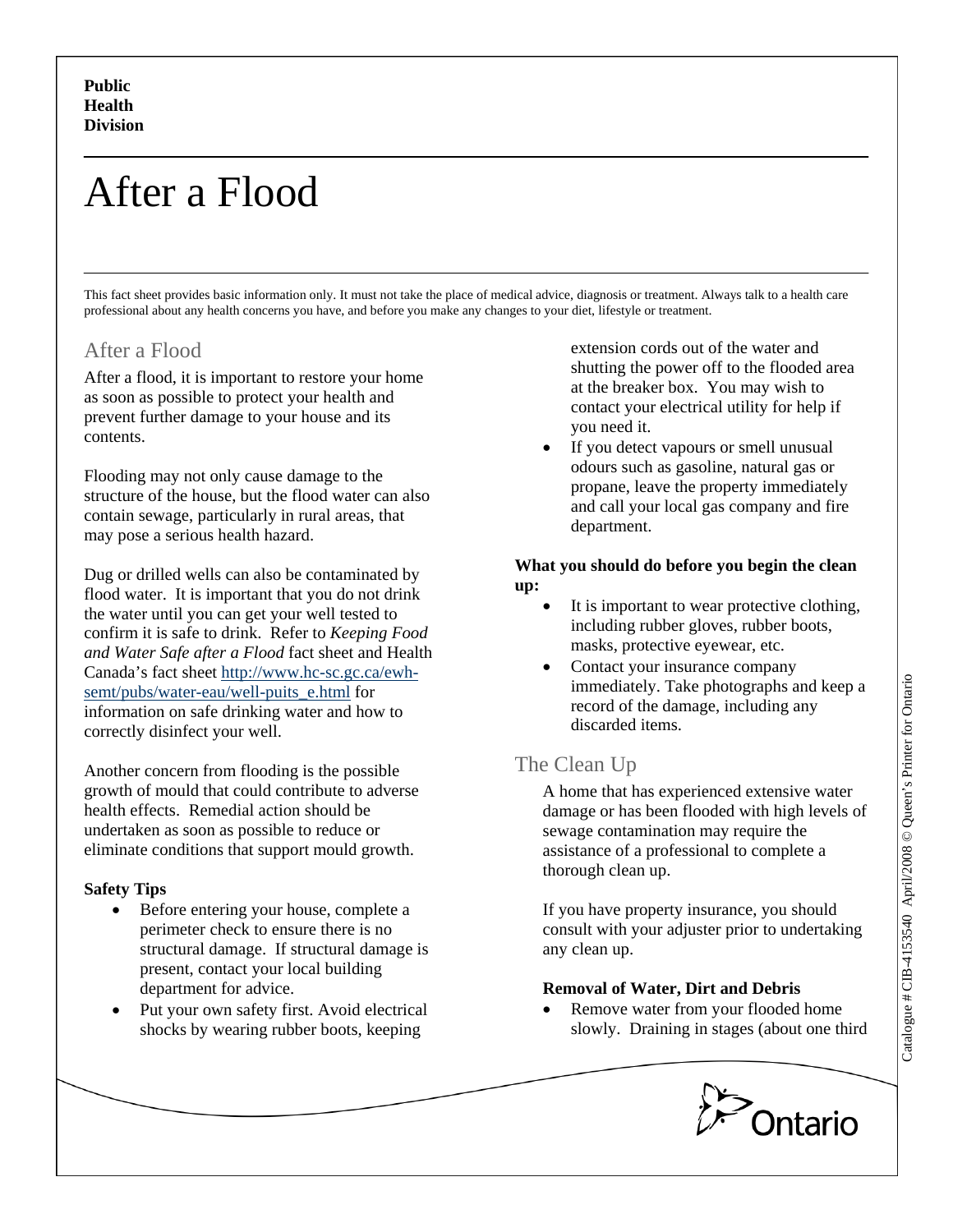of the volume daily) will prevent any additional buckling of the walls or floor.

- Open windows and doors to air naturally.
- Remove standing water with pumps or pails, then with a wet/dry vacuum.
- Remove all soaked and dirty materials and debris, including wet insulation and drywall, residual mud and soil, furniture, appliances, clothing and bedding.
- Remove any dirt sticking to the walls and furnishing by hosing and then rinsing several times. Next, clean all the floors. Any flooring that has been deeply penetrated by flood water or sewage should be discarded (i.e. carpet, rugs).
- All drywall and insulation affected by flood water should be removed at least half a meter above the high-water line. Removing only the affected part of the wall can be done if action is taken immediately after the flood. Drywall that has been exposed to high humidity or standing water for a prolonged period of time should be removed in its entirety and discarded. Ceiling tiles and paneling should be treated like drywall.

#### **Cleaning and Disinfection**

- Wash and wipe/scrub down all affected or flooded surfaces by following these 2 steps
	- Wash with soap and clean warm water
	- Rinse with clean water
- Concrete surfaces can be cleaned with a solution of TSP (tri-sodium phosphate) in water (one half cup TSP to one gallon of warm water).
- If floodwaters are contaminated by sewage, disinfection is recommended following cleaning.

Disinfect with a household bleach solution of 1 cup of bleach mixed with 5 gallons of water. Caution: bleach may permanently discolour some items. When using bleach, it is recommended that gloves and eye protection are worn.)

Surfaces that are dry and/or have not been directly affected by the flood water should be vacuumed with a HEPA vacuum cleaner. Washable surfaces can be cleaned with a mixture of detergent and water.

- After cleaning the surfaces, ventilate or dehumidify the house until it is completely dry. Rapid drying is important to prevent the growth of mould.
- After completing the cleanup, wash your hands with soap and warm water. If clean water is not available, use water that has been at a rolling boil for 1 minute (allow the water to cool before washing your hands) or bottled water.
- Wash all clothes worn during the cleanup in hot water and detergent. These clothes should be washed separately from uncontaminated clothes and linens.

#### **What to do with the contents in your house**

It is often difficult to make decisions about what to keep and what to throw out. It is best practice that "if in doubt, throw it out"! Household items (i.e. absorbent items such as insulation, carpets, rugs, upholstered furniture, and mattresses) that have been contaminated by sewage, or that have been wet for a long time, will have to be bagged, tagged and discarded according to local waste management requirements.

#### **Mould**

After a flood, the excess moisture and standing water may contribute to the growth of mould in homes. When returning to a home that has been flooded, be aware that mould may be present and may be a health risk for your family.

- To minimize mould growth, if possible, move items to a cool, dry area within 48 hours and set up fans and/or dehumidifiers.
- Any wet drywall and insulation should be removed in accordance with the recommended steps above. The space created by the removal should be allowed to dry thoroughly before new drywall and insulation is installed.
- If there is an extensive amount of mould in your home or the mould quickly reappears after cleaning, call your local health department for advice (http://www.health.gov.on.ca/english/publi c/contact/phu/phuloc\_mn.html).

#### *Before Moving Back In*

• Do not use flooded appliances, electrical outlets, switch boxes or fuse/breaker